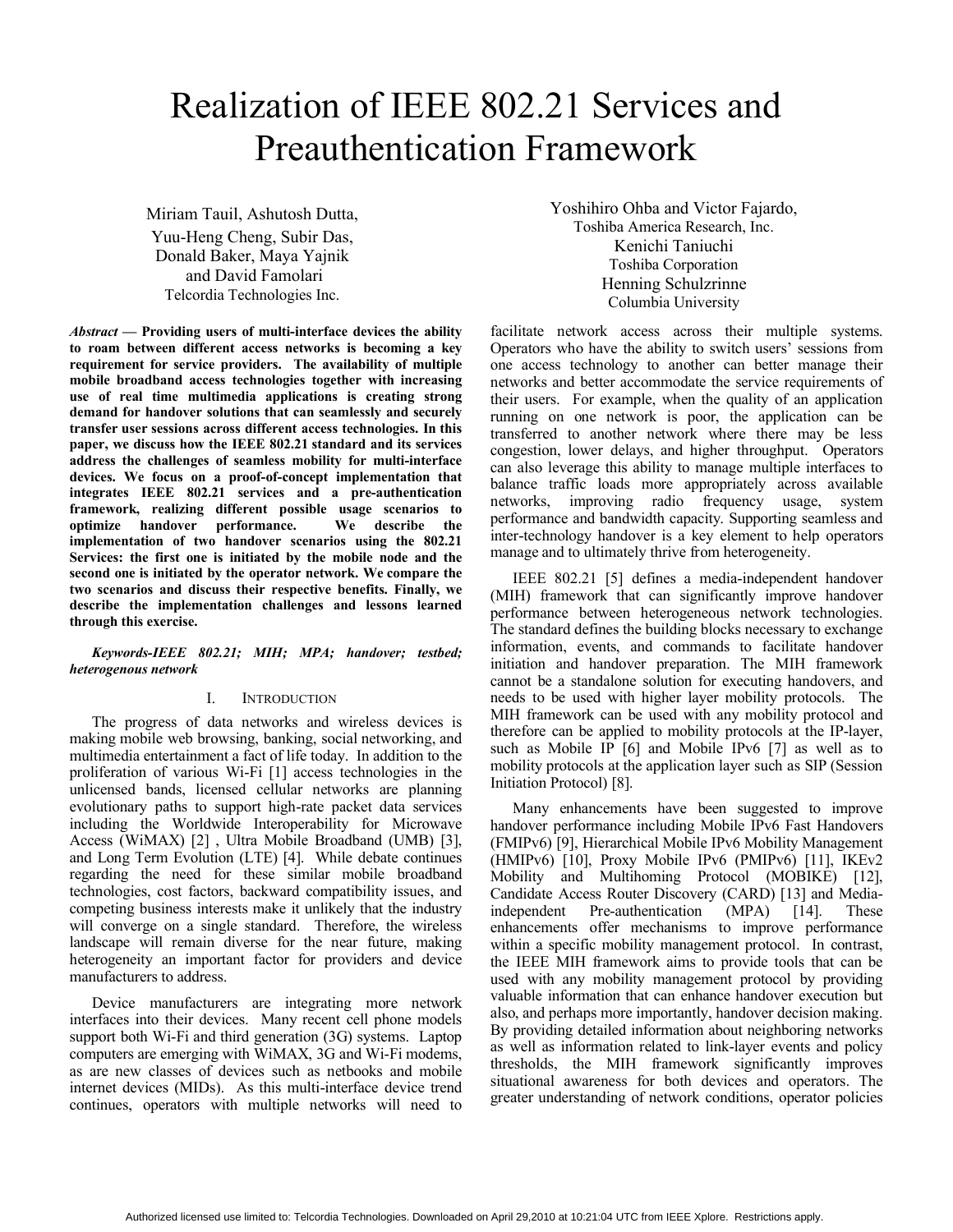and handover candidates would lead to better choices of when and where to initiate handovers.

The MIH framework is link-layer agnostic and defines common APIs that can be reused across mobility managers to access key information. An integrated MIH solution can therefore support handovers across any heterogeneous access technology and can be made to interface with any higher-layer mobility management protocol. These additional benefits make MIH an attractive strategy for carriers who wish to have the flexibility to work with different mobility management strategies.

The MIH framework and its applicability have been addressed by other related work. Melia et al. [15] simulated a IEEE 802.21 client in a heterogeneous environment and analyzed the effect of terminal speed on Wi-Fi/3G handovers but does not provide an experimental validation of those results. An early implementation of IEEE 802.21 with limited functionality was discussed in [16]. Young An et al. [17] analyze MIPv6 handover delay when MIH services are used. Buburzan et al. [18] discuss the integration of broadcast technologies with heterogeneous networks using 802.21 techniques but do not discuss implementation details. Li et al. [19] discuss simulations of dual-interface mobile nodes using ns-2 that integrates MIPv4 and MIH. However, to the best of our knowledge there is no previous work that describes the implementation and integration details of the MIH function and media independent pre-authentication using an experimental testbed and operational networks. In this paper we present a heterogeneous handover solution that integrates MIH and MPA by defining an MIH API that realizes the MIH Service Access Point (SAP). We also show detailed sequence diagrams illustrating how the MIH protocol and MIH primitives are used by MPA client and server for the two heterogeneous handover scenarios mobile-initiated handover and network initiated handover between Wi-Fi and cdma2000 Evolution-Data Optimized (EV-DO) [20] access networks. In the absence of access to any broadband technologies, we used EV-DO. Finally, we provide performance results to establish the feasibility of the proposed integration.

The rest of the paper is organized as follows. Section II gives an overview of MIH and MPA. Section III explains our MIH implementation including several APIs developed to interface with higher and lower layers and our MPA implementation. Section IV describes the MIH and MPA integration in our testbed as well as two heterogeneous handover scenarios realized in the testbed. Section V provides experimental results and performance evaluation based on measurement of the handover preparation latency. Section VI describes challenges that are identified through the experiment. Finally, Section VII summarizes the paper and indicates possible future directions in this research area.

#### II. OVERVIEW OF MIH AND MPA

## *A. Media Independent Handover*

IEEE 802.21 is a standard that enables the optimization of handover between heterogeneous 802 standard-based systems and may facilitate handover between 802-based systems and cellular systems [5]. The 802.21 standard defines a framework consisting of a MIH Function (MIHF), Service Access Points (SAPs) and MIH Users.

An MIHF provides three types of services for MIH Users:

- The Media Independent Event Service (MIES) detects changes in link layer properties and reports appropriate events from both local and remote interfaces, to the MIH users subscribed to these events.
- The Media Independent Command Service (MICS) provides a set of commands for both local and remote MIH Users to control link state, and
- The Media Independent Information Service (MIIS) provides information about neighboring networks including their location, properties and related services.

An MIHF is a logical entity that provides services for the MIH Users through a media independent interface and obtains information from the lower layers via media specific interfaces. MIH services may be either local or remote, with local operation occurring within a protocol stack and remote operation occurring between two MIHF entities. For example, remote communication can occur between an MIHF entity in a mobile node (MN) and another MIHF entity located in a network element, such as a mobility agent.

SAPs define both media independent and media specific interfaces to the MIHF. In particular, the following SAPs are included:

- MIH\_SAP: a media independent SAP that provides a uniform interface for higher-layers to control and monitor different links regardless of access technology.
- MIH\_LINK\_SAP: a media dependent SAP that provides an interface for the MIHF to control and monitor media specific links.
- MIH\_NET\_SAP: a media dependent SAP that provides transport services over the data plane on the local node, supporting the exchange of MIH information and messages with the remote MIHF.

A set of primitives for these SAPs provide information about their detailed functionality and parameters. Since SAPs and primitives are described in a programming language independent manner, implementations can use any programming language to realize the functionalities provided by the SAPs and primitives.

MIH Users are the functional entities that employ the MIH services to optimize handovers. For example, MIH Users can subscribe to the MIES to be notified when specific events related to handover decision and network selection process occur. Instances of mobility protocols are typical MIH Users.

Figure 1 illustrates the relationship between the MIHF, MIH SAP, MIH Link SAP and the MIH user, and the connection between two MIH entities through the MIH Net SAP.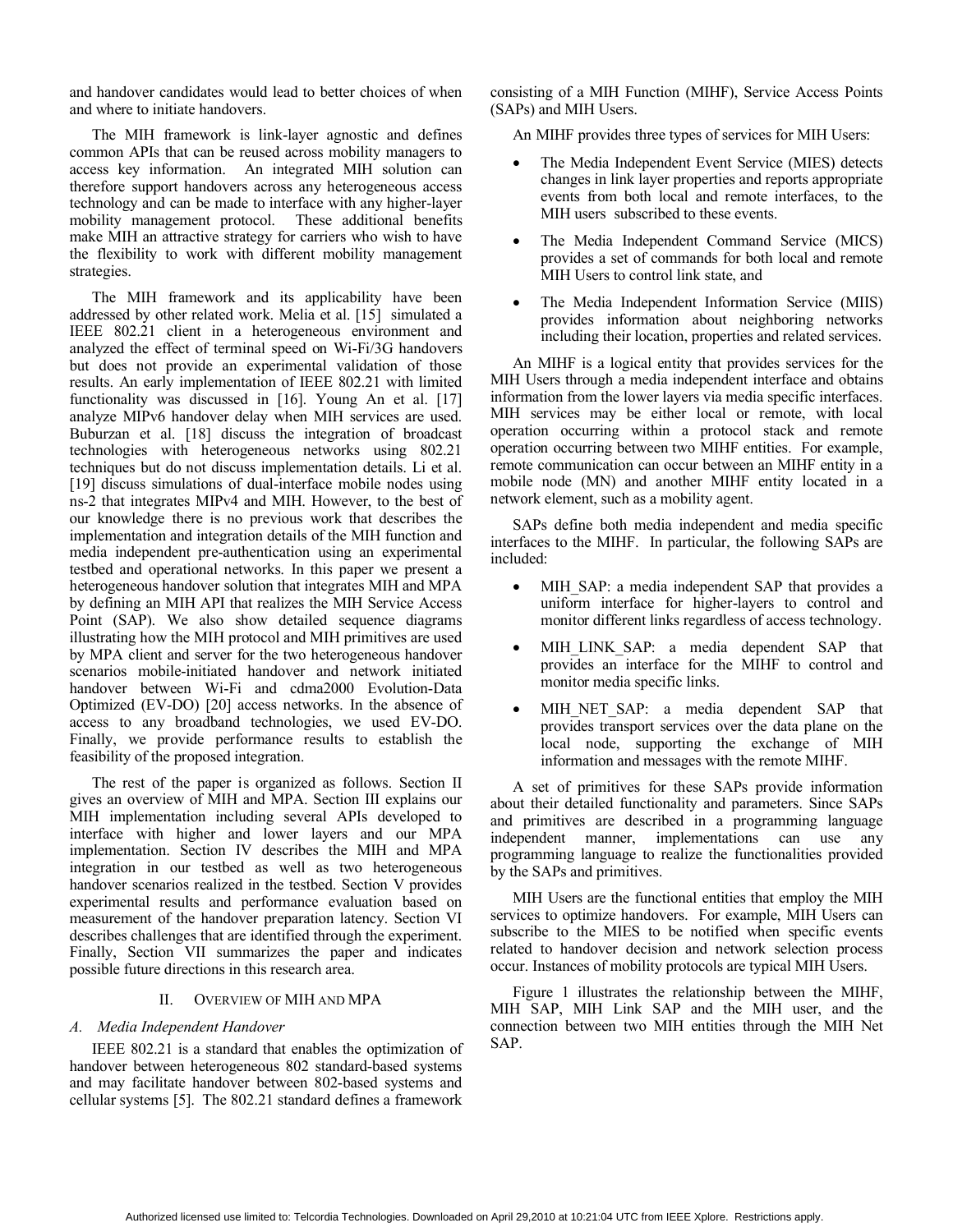

Figure 1. MIHF interfaces and communication with a remote MIHF

### *B. Media Independent Pre-Authentication*

Media-independent Pre-Authentication (MPA) [14] is a secure handover optimization framework that allows a mobile node (MN) in the serving network (SN) to securely preauthenticate and pre-configure itself with a target network (TN) before the handover takes place. With MPA, the MN can establish a layer 3 connection with the TN before a layer 2 handover occurs. This process can significantly reduce handover delay and loss by allowing many upper-layer configuration processes to occur before disconnecting with the SN.

MPA provides four basic procedures that are performed by the MN in the serving network to help with optimizing handover. The first procedure is a pre-authentication in which the MN establishes a security association with the TN to secure subsequent protocol signaling. The second procedure is preconfiguration in which the MN obtains an IP address and other configuration parameters from the TN. The third procedure manage the tunnel and buffer in which the MN establishes a Proactive Handover Tunnel (PHT) with the TN over which IP packets to the TN flow while an access router in the TN creates a buffer to store in-flight packets. The fourth procedure deletes the PHT when it is no longer needed.

MPA is best suited to support optimization during handovers where an MN requires a full network access authentication exchange with the home AAA domain of the MN (e.g., a full EAP exchange). Usually this happens either for inter-access network handover or for inter-security domain handover (e.g., between two AAA domains) cases.

MPA defines an authentication agent (AA) and a configuration agent (CA) that reside on the target network to perform the four procedures mentioned above. The authentication agent (AA) is responsible for pre-authentication. An authentication protocol is executed between the mobile node and the authentication agent to establish the security association (known as MPA-SA) between the mobile node and the target network. The authentication protocol derives a key that can be used to mutually authenticate the MN and AA. The CA is responsible for pre-configuration, which involves securely executing a configuration protocol to deliver an IP

address and other parameters to the mobile node. These messages are protected by the key corresponding to the MPA-SA.

In addition, an access router (AR) in the target network executes a tunnel management protocol to establish the PHT to the mobile node and performs buffer management to reduce inflight packet loss during handover. The signaling messages associated with this tunnel management as well as the IP packets transmitted over the PHT are protected using the key derived from the MPA-SA. A functional implementation of the MPA framework is presented in [21] where we used mobility management protocols such as MIPv6 and SIP.

#### III. IMPLEMENTATION

This section describes the software implementations of the MIHF and MPA in our experimental testbed.

### *A. MIH Implementation*

The MIH software implementation includes the MIHF as well as the MIH Information Server. The software is implemented in Java 1.6 and is thus portable across different operating systems.

#### *1) MIHF Implementation*

The MIHF software is shown in Fig. 2 and provides the MIH API for the MIH Users. The MIH API embodies the MIH\_SAP and supports both local and remote MIH services.



Figure 2. MIHF software components and its interfaces

Communication for remote services are realized by the MIH Protocol component that implements the MIH protocol. Our current MIH protocol implementation uses UDP as the MIH transport protocol.

The MIH User Manager component is responsible for determining privileges of the MIH users. It enforces coordination between multiple MIH Users such that only one MIH User is allowed to change the state of a specific network interface at a time. This prevents conflicting state changes to be made by different MIH Users that employ different handover policies at the same time. An example could be a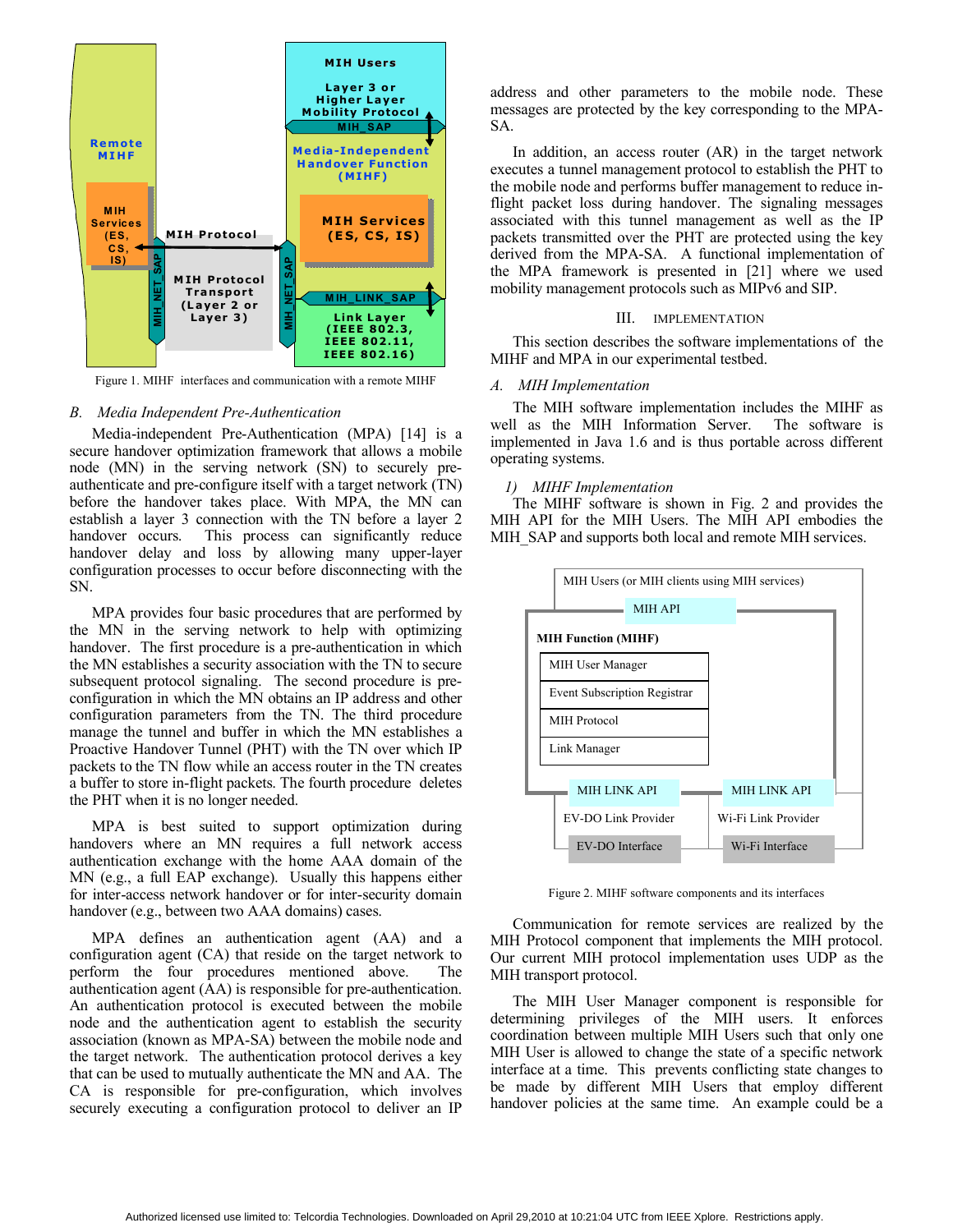network interface that is turned on by one MIH User and then turned off by another MIH User.

Network interfaces are managed by the Link Manager via the MIH LINK API.

The MIH LINK API is implemented by the Link Providers components and embodies the MIH\_LINK\_SAP. A distinct Link Provider component is defined for each network interface type. The Link Providers are considered as the adapters to the network interfaces and can be implemented either inside or outside of network interface drivers. Our current Link Providers are implemented outside of the network interface drivers and support MICS and MIES for IEEE 802.11 and cdma2000 EV-DO interfaces in the Linux environment. The Link Providers are implemented in Java with JNI (Java Native Interface) to utilize device specific C calls since most device drivers have C APIs rather than Java APIs.

Our Link Provider implements Link\_Parameter\_Report event notification, which generates event notifications when the interface crosses configured threshold levels. In order to avoid flooding event notification due to frequently changing signal strength, our Link Provider implements a function to average the actual signal strength before reporting it to the MIHF. However, this may delay the reaction time on actual threshold crossing.

The Event Subscription Registrar component manages local and remote event subscriptions for the link-layer events monitored by the MIHF. It also aggregates multiple event subscriptions by multiple MIH Users of the same MIHF into a single event subscription and delivers notifications to subscribed MIH Users when event notifications are received.

#### *2) MIH Information Server (MIIS) Implementation*

The IEEE 802.21 Information Server (IS) is implemented as an MIH User that responds to MIIS queries through interaction with the MIH Protocol component. At initialization, the IS registers with its local MIHF to receive IS queries carried in MIH\_Get\_Information request messages. After the registration, it is ready to respond to queries sent by other MIH Users. Our implementation supports IS queries for Resource Description Framework (RDF) [22] data using SPARQL query language [23]. The IS uses an Oracle 11g database to query RDF data.

#### *B. MPA Implementation*

Figure 3 shows how the MPA engine uses the MIHF and depicts the mapping between MPA functionalities and the protocols of choice in our implementation. Pre-authentication is realized using PANA (Protocol for carrying Authentication for Network Access) [24], a PHT between the mobile node and the target access router (AR) is established using IPSec and IKEv2 [25], and buffering is implemented using a UDP-based proprietary protocol. The binding update for the PHT is performed using the MOBIKE protocol since MOBIKE provides an alternate way of providing binding update over a secured tunnel without tearing down the existing security association.

In our MPA framework we use IPsec [26], IKEv2 [25] and MOBIKE [12] for managing the PHT mobility.



Figure 3: Interaction between MPA and MIHF

#### IV. TESTBED INTEGRATION AND SCENARIO

While the MPA client facilitates the inter-technology proactive handover, the MIH services can provide valuable information to assist in handover preparation and initiation. This section provides detailed information regarding the integration of the MIH and MPA implementation and describes actual handover scenarios from Wi-Fi to EV-DO network using MPA and MOBIKE as the mobility protocol. We describe both mobile initiated and network initiated handovers.

*A. Testbed Setup*

Figure 4 depicts the integrated test-bed setup. The experimental testbed includes EV-DO and Wi-Fi access networks linked by the Internet. The EV-DO service is provided by Verizon.

The complete testbed consists of the following entities:

- A multi-interface mobile node (MN). The MN is equipped with Wi-Fi and EV-DO interfaces. The Wi-Fi and EV-DO interfaces have the IP address IP0 and IP1, respectively. The MN runs a MPA client supporting IPsec, IKE, MOBIKE and MIH services. The MPA client uses the MIHF implementation described in Section III.
- A MPA server is equipped with several modules including an authentication agent (AA), tunneling agent, configuration agent (CA), and buffering module. It is connected to the Internet and the testbed Wi-Fi access point. The AA pre-authenticates the MN. The tunneling agent handles an IPsec tunnel from the MN as the PHT and performs layer 3 handover using MOBIKE. Our testbed diverges slightly from the MPA framework [14] in that the tunneling agent is implemented on a node outside of the target network (i.e., the EV-DO network) not on the AR in the target network because we do not have control of the equipment of the operator's network. As a result, the MPA server acts as a proxy AR to the EV-DO network.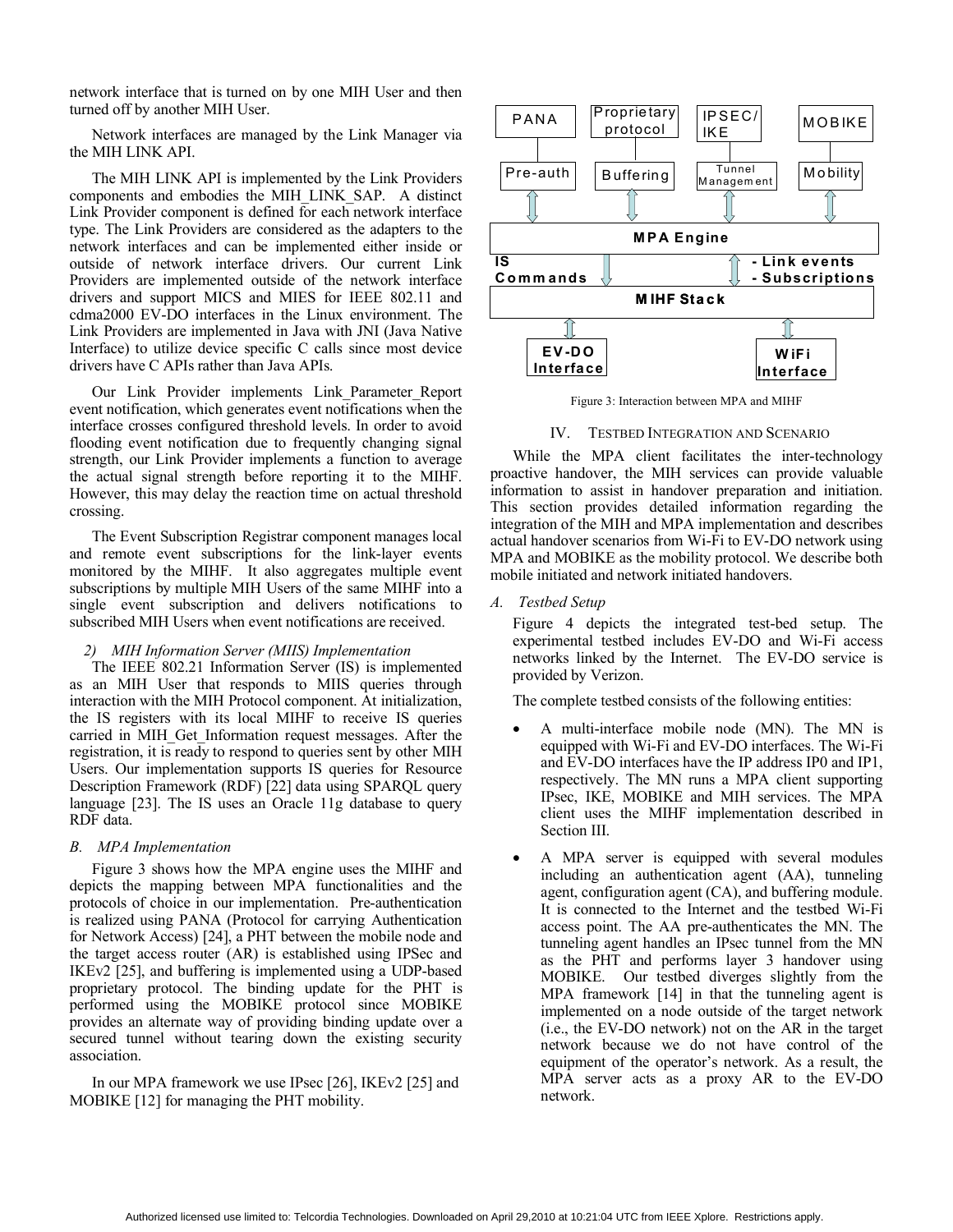

Figure 4. Testbed network layout

- An MIH Information Server (IS) contains the testbed network information regarding Wi-Fi access points and cellular network elements. It can be located in any network. For convenience, we have placed it in the testbed network.
- A correspondent node (CN) is connected to the Internet and communicates with the MN via the Skype [27] voice over IP session.

In our mobility scenario, the mobile node engages in a VoIP session with the CN over the Wi-Fi network (path A) and then performs a handover to the EV-DO network (path B). While the MN is still connected to the Wi-Fi network, the MPA engine uses the MIH services to trigger an authentication and configuration process with the EV-DO network in anticipation of the mobile node's move. The MPA engine learns of the target network by querying the MIH Information Server for network information. The MPA engine that triggers the authentication can be either on the MN (for mobile initiated) or on the MPA server (for network initiated handover). Although our demonstration uses signal strength thresholds to trigger the IS query, many other policies may be implemented.

Since the tunnel agent does not reside inside the cellular operator network, all communication to and from the MN needs to go through the MPA server over the PHT, even after L2 handover, as shown in path B.

The MPA agents use MIH services for the following purposes:

• Identify when to prepare for handover based on signal thresholds of the active interface. This is done by event subscription to 'Parameter Reports' when the active interface's signal level in the MN crosses different thresholds.

- Identify candidate networks, and their related parameters, to handover to by querying the Information Service
- Using the 'MIH\_Link\_Actions', Power Up MIH command to power up, connect and configure the EV-DO interface and set up a PHT once pre-authentication procedure is over.
- Using MIH command 'MIH\_Link\_Actions', Power Down to turn off the old link once handover is complete.



Figure 5. Data path via Wi-Fi interface (A) and EV-DO interface (B)

#### *B. Mobile Initiated Handover*

Figure 6 shows the sequence diagram for a mobileinitiated handover from the Wi-Fi network to the EV-DO network.

The MN is initially connected to the Wi-Fi network. We describe the following steps in sequence.

(1) *Subscribe Request:* The MPA client first subscribes to the MIH\_Link\_Parameter\_Report event, which provides link parameter reports when the Wi-Fi signal strength crosses certain values.

(2) *Configure Threshold Request*: The MPA client uses an MIH\_Link\_Configure\_Threshold command to establish a set of three Wi-Fi signal strength levels that will trigger notifications. Once a threshold level is crossed, the MIHF will propagate the appropriate notification to the MPA client.

(3) *Link Parameter Report:* When the MPA client receives the first event notification reporting that the Wi-Fi signal strength has crossed below the first threshold, the MPA client prepares for a potential handover, queries the MIH information server (Steps 4 to 5) for available neighboring networks via the MN's current serving network. The information server then sends a response with the information that the cellular network is available (Steps 6 to 7).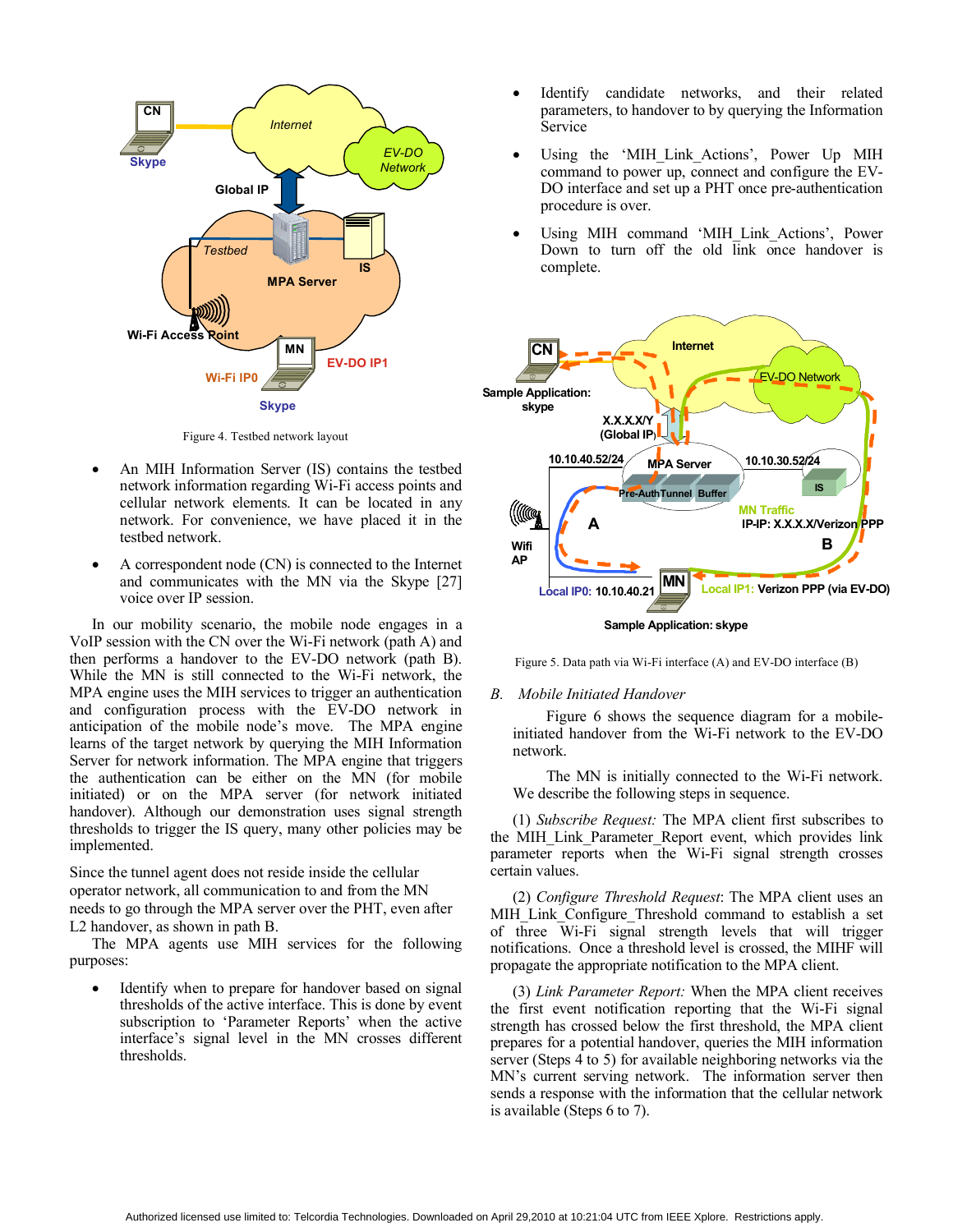(8) *Link Parameter Report:* When the signal strength weakens further and the second threshold is crossed, the MPA client receives an event notification and starts setting up the cellular connection.



Figure 6. Mobile-initiated handover (Wi-Fi to EV-DO)

(9) *Link Up Request:* The MPA client brings the EV-DO interface up and establishes an EV-DO connection using an MIH Link Actions command. It is important to note that this step can be performed after Step 10 if the IP address to be assigned to the EV-DO interface can be obtained in Step 10, however, this optimization will require the EV-DO network to support MPA.

(10) *MPA Proactive Handover*: The MPA client starts preauthentication and pre-configuration through the serving Wi-Fi interface.

(11) *Link Parameter Report*: When the MPA client receives the third Link Parameter Report event notification, indicating crossing the third lowest threshold value, the MPA client completes the handover operation via MOBIKE address update (12).

 (13) *Link Power Down Request*: The MPA client then uses an MIH\_Link\_Actions command to bring down the Wi-Fi interface to conserve the battery power.

#### *C. Network Initiated Handover*

Figure 7 shows a sequence diagram for a network-initiated handover from the Wi-Fi network to the EV-DO network. In addition to the entities depicted in Figure 4, a new entity called the serving PoS (Point of Service) in the Wi-Fi network is used to realize a network-initiated handover.



Figure 7. Network-initiated handover (Wi-Fi to EV-DO)

(1) *Subscribe Request:* The serving PoS subscribes to the MN to get an MIH\_Link\_Parameter\_Report event notification, which will provide link parameter reports when the Wi-Fi signal strength crosses a given value.

(2) *Configure Threshold Request*: The serving PoS uses an MIH Link Configure Threshold command to configure the Wi-Fi signal strength level that will trigger event notifications. Once a threshold level is crossed, the MIHF in the mobile node will propagate the appropriate notification to the PoS using the MIH Protocol to provide remote Event Services.

(3) *Link Parameter Report:* When the serving PoS receives the event notification reporting that the Wi-Fi signal strength has crossed the specified threshold, the serving PoS queries the MIH information server as part of step 4 for available neighboring networks. The information server then reports that the cellular network is available.

(5) *Net HO Candidate Query Request:* The serving PoS sends an MIH\_Net\_HO\_Candidate\_Query request message to the mobile indicating the candidate networks available for handover. The candidate networks are selected based on the information obtained from the Information Server in Step 4.

(6) *Link Up Request:* The MPA client verifies the availability of the cellular network as indicated in the MIH\_Net\_HO\_Candidate\_Query request message by bringing the EV-DO interface up and establishes an EV-DO connection using an MIH\_Link\_Actions command.

*(7) MPA Pre-authentication:* Once the target PoS is selected and authentication server is known, the mobile node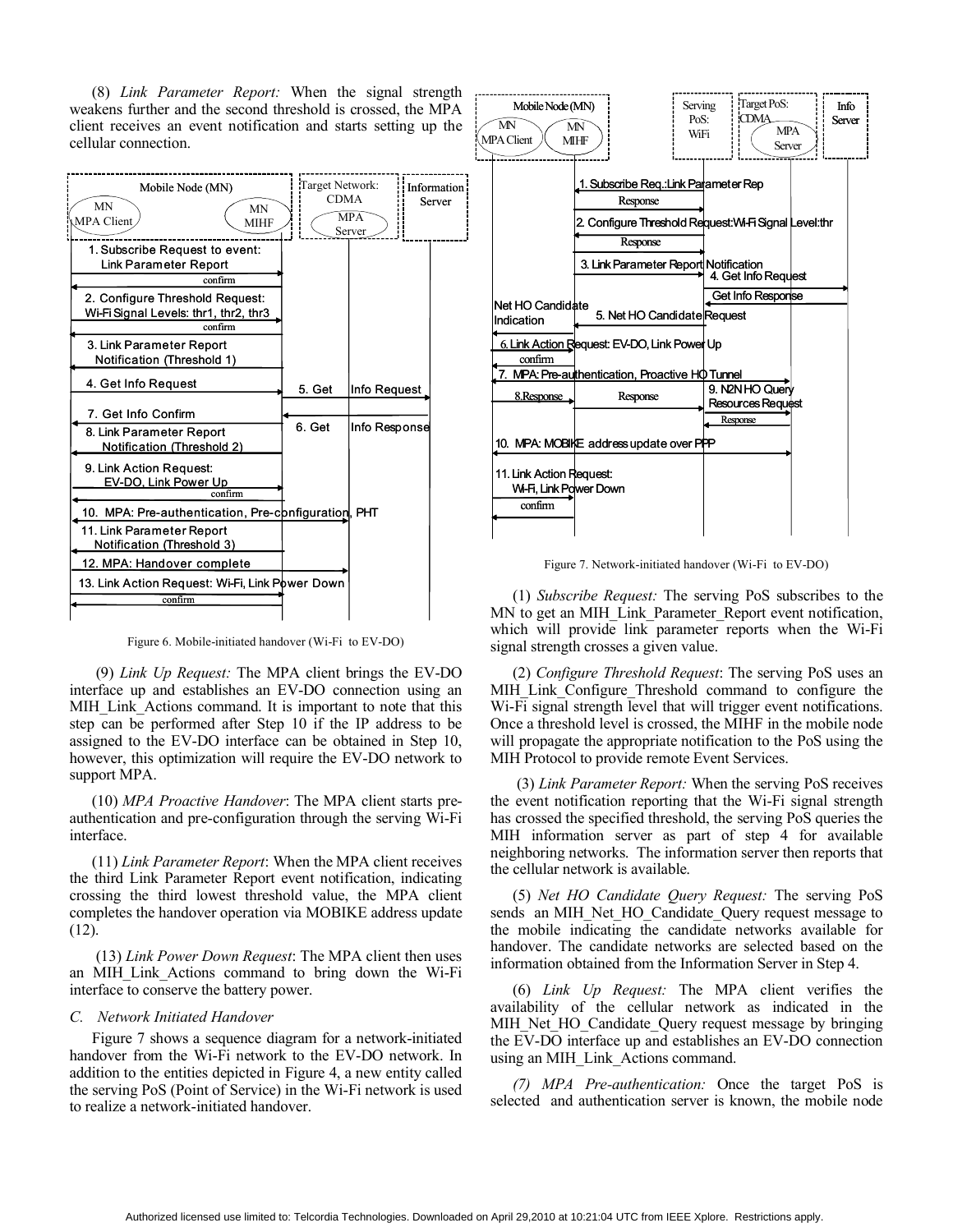contacts the MPA server and starts pre-authentication, and sets up the proactive tunnel through the serving Wi-Fi PoS.

(8) *Net HO Candidate Query Response:* Once the EV-DO connection is established, the MPA client responds with an MIH\_Net\_HO\_Candidate\_Query response message, indicating the EV-DO network as the candidate network.

(9) *N2N HO Query Resource Request/Response:* The serving PoS (Wi-Fi) sends the target PoS (CDMA) a N2N(Network to Network) HO Query Resource request message, to verify that the target PoS has resources before committing the handover. Once the serving PoS gets a positive response, it can commit to the handover. While MIH provides a command to indicate handover commitment (i.e., MIH Net HO Commit), we use the MPA proactive handover as the indication of the handover commitment.

(10) *MPA Proactive Handover:* The MPA client completes the handover operation by MOBIKE address update.

(11) *Link Power Down Request:* The MPA client then uses an MIH\_Link\_Actions command to bring down the Wi-Fi interface and conserve the MN battery power.

#### *D. Analysis and Comparison of the two Handover Scenarios*

In this section, we compare and analyze the two handover scenarios.

In the mobile-initiated handover, timing for the initial handover preparation (IS query) is determined by the MN using local MIH services in the MN. This is done by the MPA client in the MN subscribing locally to receive a Parameter Report when the Wi-Fi interface signal level crosses a specified threshold.

In the network-initiated handover, the serving PoS subscribes remotely to receive a Parameter Report when the Wi-Fi interface signal level crosses the specified threshold.

In the mobile-initiated handover scenario, since the MPA client is local to MIHF, it receives notifications of signal level change much faster than the remote serving PoS in the network initiated handover. In the mobile-initiated scenario the handover decision is thus postponed until the active interface signal level crosses a third lower signal level. On the other hand, in the network initiated handover scenario, the first threshold crossing is immediately followed by a signaling sequence to perform the handover. In this case, the additional delays associated with updating the remote PoS make it difficult to respond quickly to deteriorating signals. Therefore, the network-initiated handover process must be more sensitive to deteriorating signal levels than the mobile initiated process.

The serving PoS and target PoS communicate MIH messages (Network to Network Query resource Request/Response) with another to check if the handover can be completed. In our implementation, the target PoS indicates it has the network resources to support the handover.

If the target PoS does not have sufficient resources, the serving PoS would not initiate the MPA handover preparations and the handover would not occur. In the mobile-initiated handover scenario, there is no communication with the target PoS until the MPA proactive handover. The only way to verify

that resources in the target PoS are available for the handover is if this check is part of the MPA pre-configuration. In the network-initiated scenario an additional assurance level of the target network availability is provided by the MIH functionality before making the handover decision, which may save time and resources.

The mobile-initiated scenario uses fewer message exchanges than the network-initiated scenario (1 vs. 4). In the mobile-initiated scenario the only message exchange over the network to prepare for the handover is the Get Information request/response, while in the network-initiated scenario the handover preparation includes four message exchanges: Link Parameter Report notification, Get Information request/response, Net HO Candidate Query request/response and N2N HO Candidate Query request/response.

Some network operators may prefer to control the handovers from the network for business and policy reasons. The MIH standards support both implementations and provide operators the flexibility to implement whichever approach best meets their needs.

#### V. EXPERIMENTAL RESULTS

In this section, we explore the MIH signaling flow that trigger the MPA operation in the network initiated handover scenario. We will refer to this MIH signaling flow as *MPA trigger*.. We also measure execution time of specific components in the Information Server and in the MIHF stack in order to understand how the total execution time is distributed among the different operations.

It is important that MIH handover preparation (MPA trigger) and MPA pre-authentication procedures complete before the mobile starts a layer 2 handover to the target network. The handover preparation time does not directly affect the handover performance and user experience. However, the amount of time the mobile needs to prepare for handover depends upon the speed of the mobile (e.g., pedestrian, vehicular), cell size (e.g., pico cell, macro cell) and type of handover (e.g., single interface, multiple interface). Generally, it is important to reduce the handover preparation time to make the system more resilient to sudden changes in the network characteristics.

This handover preparation time in our experimental scenarios includes the following operational components:

(i) Propagation of the Link events from the link layer to the MIH user (i.e., signal level threshold crossing)

- (ii) Querying the IS database
- (iii) MIHF internal operations
- (iv) MPA layer 3 handover

The time delays for execution of the operations (ii) (iii) and (iv) were measured, while timing operation (i) will be done in future work.

 While we measured delay in the network initiated handover scenario described in Figure 7, some of our measurements apply to other scenarios as well, such as Information Server transaction processing time and message composition and parsing time.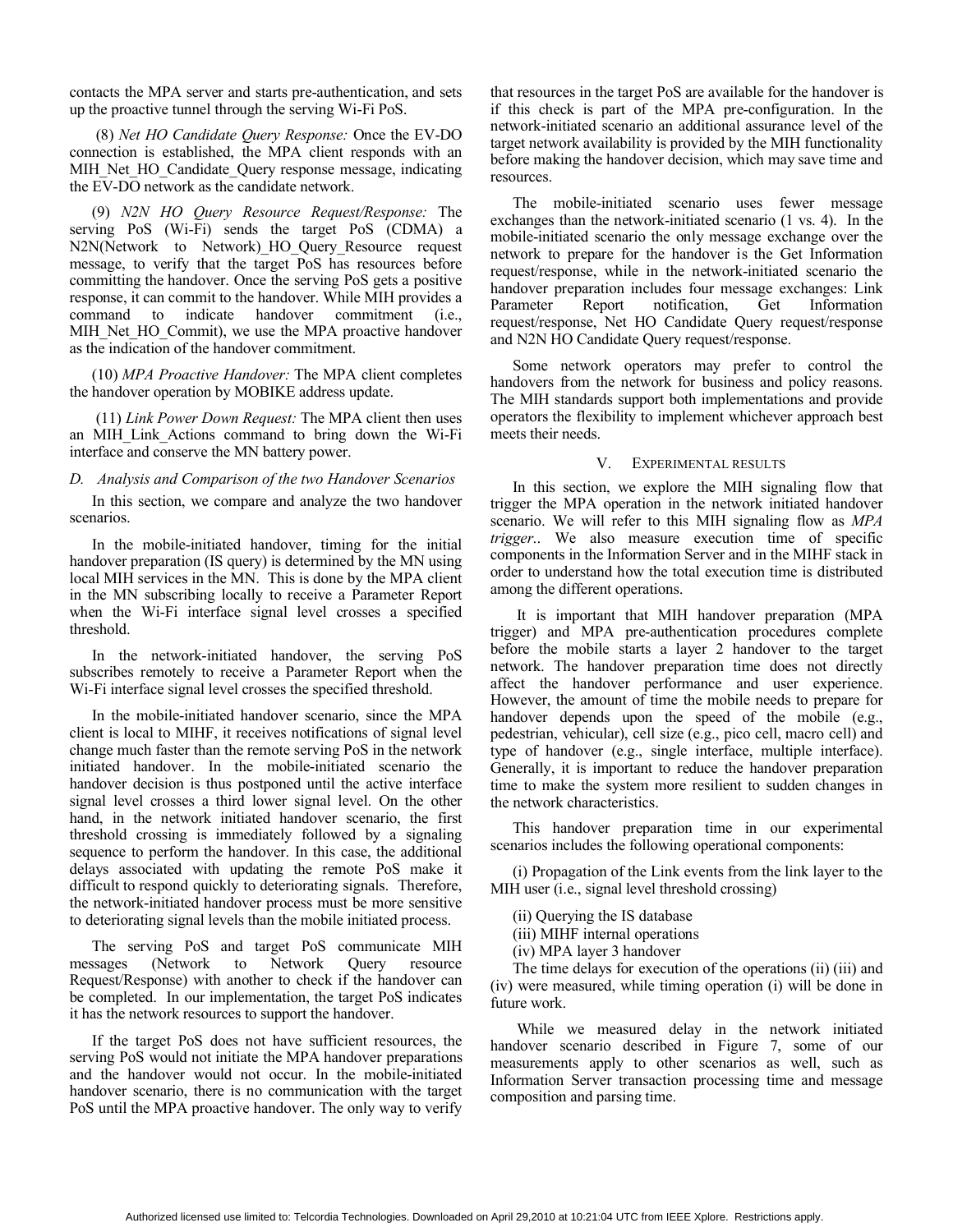## *A. Information Service Transaction Delay*

We measured different operations in the Information Server that compose the transaction associated with a request. This sequence starts receiving a *Get Information request* message containing an IS query and finishes by sending the corresponding response. Table 1 shows five values measured for each operation and their average. The same IS query was used in the samples below.

Table 1: Processing time in the Information Server (ms)

| Measurement#      |                | $\overline{2}$ | 3 | 4  | 5              | Average |
|-------------------|----------------|----------------|---|----|----------------|---------|
| Get Info request  |                |                |   |    |                |         |
| parsing           | 3              | 3              | 4 | 4  | 5              | 3.8     |
| Pass indication   |                |                |   |    |                |         |
| from MIHF to      |                |                |   |    |                |         |
| MIH user          | $\overline{c}$ | 10             | 2 | 3  | 2              | 3.8     |
| Query             |                |                |   |    |                |         |
| processing        | 5              | 29             | 5 | 25 | 6              | 14      |
| Get Info          |                |                |   |    |                |         |
| response          |                |                |   |    |                |         |
| composition       | 3              | $\overline{2}$ | 4 | 3  | $\overline{2}$ | 2.8     |
| Get Info          |                |                |   |    |                |         |
| response          |                |                |   |    |                |         |
| sending           | $\overline{c}$ |                |   | 5  | 2              | 2.2     |
| <b>Total Time</b> |                |                |   |    |                |         |
| processing in     |                |                |   |    |                |         |
| the Info server   |                |                |   |    |                | 26.6    |

From the measurements above, we can see that most of the variation in execution time takes place during query processing in the Oracle database. The average Information Server transaction execution time is 26.6 ms with lower bound of 13 ms and upper bound of 53 ms.

During our measurements, we discovered some anomaly. Thus, we took additional measurement when the information server has been just restarted and connected to the Oracle database. In this case, we discovered that the query processing is much longer, taking an average of 193.2 ms with lower bound of 184 ms and upper bound of 213 ms, considering five measurements. This may be attributed to the fact that it takes time to load the database first time and uses cache next time.

This delay in query processing is dependent on the implementation of the Oracle database and is subject to further study. In this case, query processing time is longer by approximately  $(193.2-14)=179.8$  ms compared to the value in Table 1. Since the MIH Information Server is usually in operation most of the time, this delay rarely occurs and thus not being considered in our analysis.

# *B. MIHF Implementation Performance: MIH Message Composition and Parsing Delay*

Depending on the MIH message type, the time for message composition and parsing might vary. This depends on the number of TLVs included in each message and the TLV type, which dictates the complexity of its composition and parsing. The results of five measurements are presented in Tables 2 and 3, respectively.

Table 2: MIH message composing time (ms)

| Measurement | Message Type      | Execution Time (ms)   |
|-------------|-------------------|-----------------------|
| Point       |                   | (average, min., max.) |
|             | Link Parameter    |                       |
| ΜN          | Report Indication | 1.6, $0^1$ , 2        |
| Serving PoS | Register Response | 4.4, 3, 8             |
| Serving PoS | Subscribe Request | 4.8, 3, 11            |
| Serving PoS | Get Info Request  | 6.2, 5, 2             |
|             | Net HO Candidate  |                       |
| Serving PoS | Request           | 25.4, 10, 51          |
| Info Server | Get Info Response | 2.8, 2, 3             |

Table 3: MIH message parsing time (ms)

| Measurement | Message Type      | Execution Time (ms)   |
|-------------|-------------------|-----------------------|
| Point       |                   | (average, min., max.) |
|             | <b>NET HO</b>     |                       |
|             | Candidate Query   |                       |
| ΜN          | Request           | 12.6, 6, 19           |
|             | Subscribe         |                       |
| Serving PoS | Response          | 12, 7, 17             |
|             | Configure         |                       |
|             | Threshold         |                       |
| Serving PoS | Response          | 40.2, 10, 54          |
|             | Link Parameter    |                       |
| Serving PoS | report Indication | 21.2, 14, 50          |
| Serving PoS | Get Info Response | 11.4, 8, 17           |
| Info Server | Get Info Request  | 3.8, 3, 5             |

# *C. MIH Performance to Trigger MPA Procedure in the Network Initiated Handover Scenario*

We measured the time it took to perform all the MIH operations in our network initiated handover scenario that occurred starting with the initial handover trigger (i.e., crossing signal strength threshold in the MN and creation of the *Link Parameter Report Indication*) until triggering the MPA handover operation. Table 4 shows the average execution time of five measurements for each of the specified operations, with the corresponding lower and upper bounds.

In order to calculate the total MIH MPA triggering operation, we need to add the following network propagation delays:

- MN Serving PoS round trip propagation delay (MN-PoS-RTT).
- Serving PoS Information Server round trip propagation delay (PoS-IS-RTT).

In our testbed, we can estimate these delays using round trip ping, which are 1.5 ms for MN-PoS-RTT and 0.3 ms for PoS-IS-RTT, bringing the MIH time to trigger MPA to 148.4 ms in the testbed environment.

Table 4: MIH operation performance before MPA triggering

 $1$  Since the resolution of our measurements is 1 ms, 0 ms means less than 1 ms.

-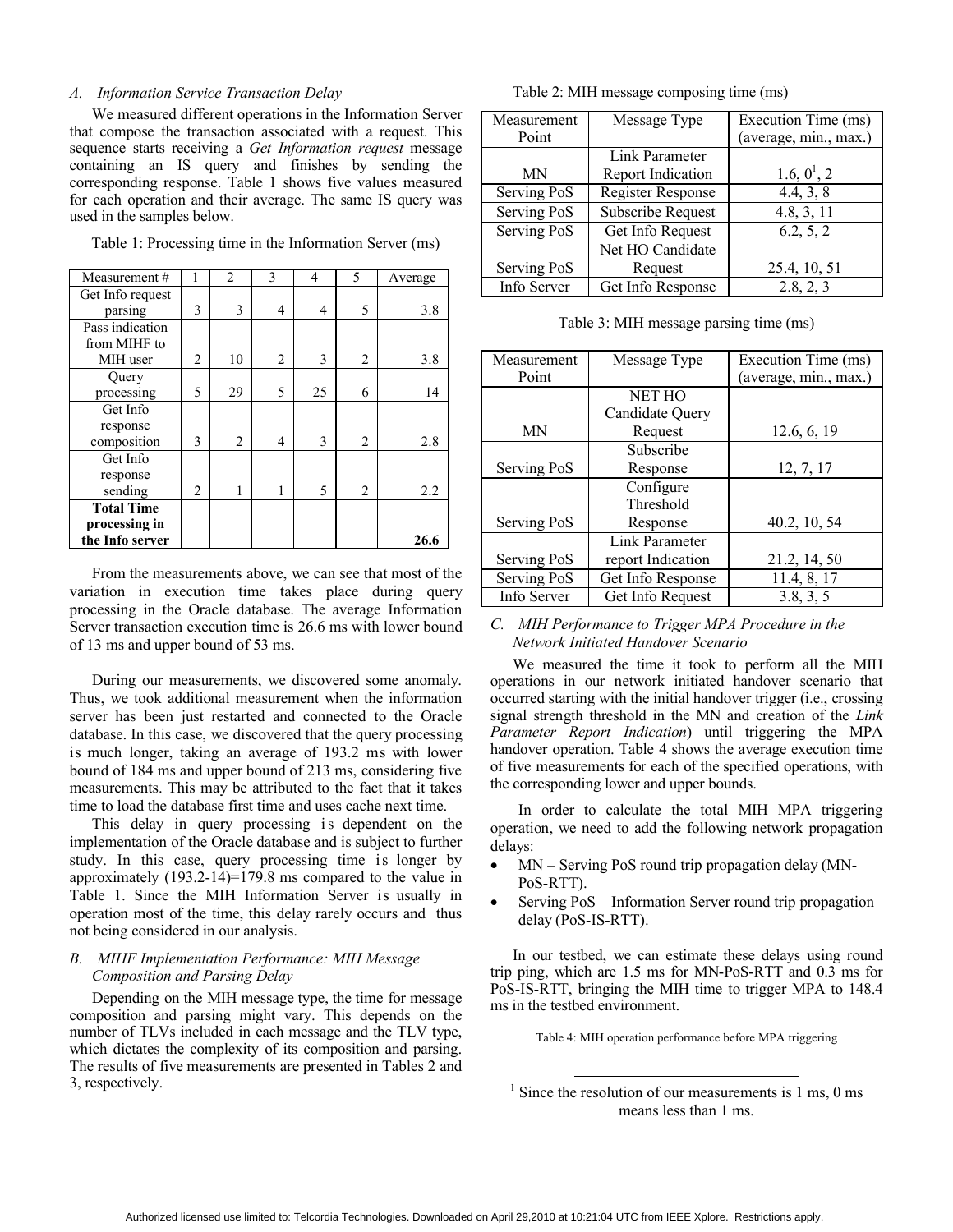| Point of  | <b>Operation Description (arrow</b> | Execution            |             |
|-----------|-------------------------------------|----------------------|-------------|
| Measure   | number in Figure 7)                 | time (ms)            |             |
| ment      |                                     | (average,            |             |
|           |                                     |                      | min., max.) |
| <b>MN</b> | Compose and transmit Link           | 10.4, 10, 11         |             |
|           | Parameter Report Indication (3)     |                      |             |
| Serving   | Receive parse and process Link      | 28.8, 20, 53         |             |
| PoS       | Parameter Report Indication (3)     |                      |             |
| Serving   | Compose and transmit Get Info       | 14.4, 11, 22         |             |
| PoS       | Request (4)                         |                      |             |
| Info      | Receive parse and process Get       | 21.6, 10, 44         |             |
| Server    | Info Request $(4)$                  |                      |             |
|           | Parse Get Info Request              | 3.8                  |             |
|           | Pass Get Info Indication            |                      |             |
|           | from MIHF to the IS                 |                      |             |
|           | MIH user                            | 3.8                  |             |
|           | Process IS query in the             |                      |             |
|           | <b>Information Server</b>           | 14                   |             |
| Info      | Compose and Send Get Info           | $\overline{5, 3, 9}$ |             |
| Server    | Response (4)                        |                      |             |
| Serving   | Receive parse and process Get       | 20, 10, 28           |             |
| PoS       | Info Response (4)                   |                      |             |
| Serving   | Compose and send Net HO             | 31.2, 11, 56         |             |
| PoS       | candidate Request (5)               |                      |             |
| MN        | Receive and process Net HO          | 15.2, 8, 22          |             |
|           | candidate Request (5)               |                      |             |
|           | Total                               |                      | 146.6 ms    |

These round trip propagation delays can be adjusted for a real network environment to estimate a realistic network performance. Since the MN and its serving PoS are relatively close to each other, we estimate their round trip propagation delay, MN-PoS-RTT as 5 ms. We estimate the serving PoS-Information Server round trip propagation delay, PoS-IS-RTT as 30 ms. In a realistic network the time it would take for MIH to trigger the MPA pre-authentication and handover would be approximately =  $146.6$  ms + 5 ms (MN-PoS-RTT) + 30 ms  $(PoS-IS-RRT) = 181.6$  ms. This time does not include the propagation of the link event from the link layer to the MIHF, which we have not measured.

#### *D. MPA Related Delays*

MPA related delays are attributed to several factors such as delays due to pre-authentication, setting up proactive handover tunnels and sending the binding update for data redirection. In our testbed, we have measured delays for these components. As shown in Figure 7, pre-authentication and proactive tunnel setup took place before the PPP link was setup. Alternatively, these two operations could take place in parallel with PPP configuration operations that may take up to  $2 - 5$  seconds. Our measurement shows that pre-authentication operation took about 2,175 ms. This time delay consists of several factors, such as four round trip signaling associated with EAP-GPSK (Extensible Authentication Protocol - Generalized Pre Shared Key), generation of keys at the authentication server and message processing delays at the end hosts. Proactive handover tunnel setup time was measured to be 4,730 ms that includes the time for IKE handshake to set up IPSec tunnel in ESP (Encapsulating Security Payload) [28] mode, and initial MOBIKE exchange. These two operations take place over the Wi-Fi interface in the previous network. Final step in the MPA operation is binding update and it is performed using MOBIKE address update mechanism. It took around 400 ms to complete the round trip MOBIKE signaling over a PPP link.

## *E. Lessons from the Experiment*

An estimation of the MIH handover preparation before triggering MPA in a realistic network is less than 200 ms, which is less than 10% of the time MPA pre-authentication would take. This seems to be a satisfactory time to allow proper timing of the MPA operation and handover procedure.

Our measurements of the Information Server transaction delay and MIHF performance can be used in the future to improve performance of the longer operations, such as improving query execution time and message parsing time and estimate the MIH signaling execution time for different scenarios.

#### VI. IMPLEMENTATION CHALLENGES

A major challenge in trying to reduce the handover preparation time when the target network is the EV-DO network is the lengthy process of setting up a PPP connection that may take between 2-5 seconds. This challenge is link layer specific and cannot be solved until there is a fundamental change in the link layer technology. In general, reducing PPP connection delay is desirable to obtain further handover optimization.

In order to support platform independent porting of the MIHF, we decided to use Java for our implementation. While Java has some advantages for portability, it suffers from performance challenges especially for communication with device drivers. Compiling the Java code into native code may address this issue [29].

The device drivers we investigated do not natively support the Link events defined in the IEEE 802.21 specification. The 802.11 device driver we used does not expose an interface for triggering MIH Link events required by the scenarios. The link provider implementation periodically polls the device status to create the corresponding trigger. For example, the Wi-Fi Link Provider implementation obtains the signal strength periodically every 100 ms. Then, based on the Link\_Configure\_Thresholds information, it determines if a Link Parameter Report event should be sent to the MIHF. If a short polling period is used, the link provider will consume system resources. On the other hand, if a long polling period is applied, the link provider reaction to triggering a link event will be slow. This issue can be resolved with hardware implementation of the IEEE 802.21 MIH\_LINK\_SAP*.*

Similarly, since the EV-DO device driver we used does not have a primitive that supports Link Parameter Report event notification, the handover scenario that we describe in this paper is not possible to realize in the other direction (EVDO to Wi-Fi).

As described in Section IV, due to the limitation of not having control of the equipment of the operator's network, the MPA server in our experiment is located outside of the target